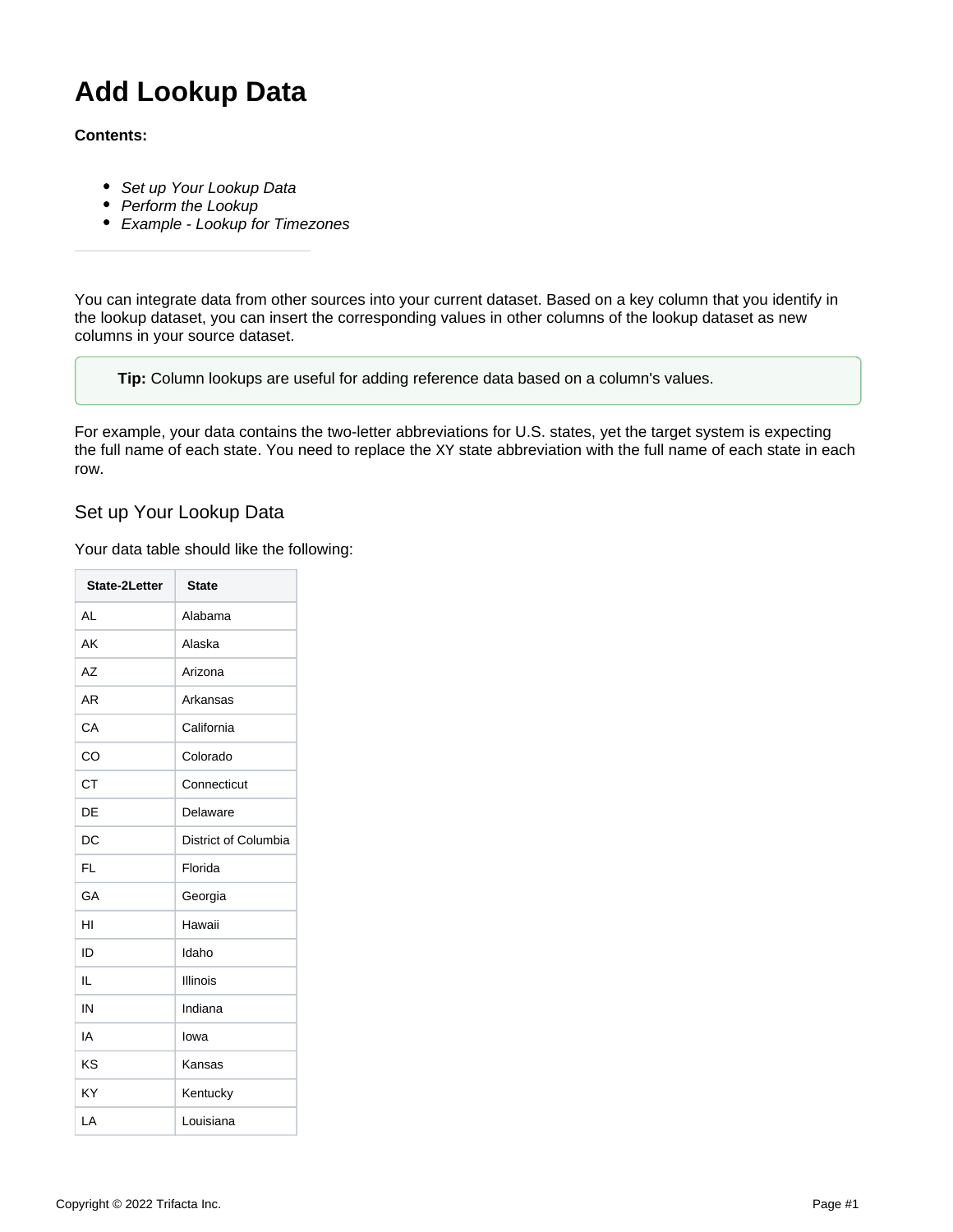| мЕ        | Maine           |
|-----------|-----------------|
| MD        | Maryland        |
| МA        | Massachusetts   |
| MI        | Michigan        |
| MΝ        | Minnesota       |
| MS        | Mississippi     |
| МO        | Missouri        |
| MT        | Montana         |
| NΕ        | Nebraska        |
| <b>NV</b> | Nevada          |
| NΗ        | New Hampshire   |
| NJ        | New Jersey      |
| <b>NM</b> | New Mexico      |
| NY        | <b>New York</b> |
| ΝC        | North Carolina  |
| <b>ND</b> | North Dakota    |
|           |                 |
| OН        | Ohio            |
| OK        | Oklahoma        |
| OR        | Oregon          |
| PA        | Pennsylvania    |
| RI        | Rhode Island    |
| SC        | South Carolina  |
| <b>SD</b> | South Dakota    |
| <b>TN</b> | Tennessee       |
| <b>TX</b> | Texas           |
| UT        | Utah            |
| VT        | Vermont         |
| VA        | Virginia        |
| <b>WA</b> | Washington      |
| WV        | West Virginia   |
| WI        | Wisconsin       |

**Tip:** You can download a version of this table, which also includes some timezone information. See [Dict-TimezoneByState.csv](https://docs.trifacta.com/download/attachments/160407997/Dict-TimezoneByState.csv?version=1&modificationDate=1652106961448&api=v2).

This data table must be uploaded as a new dataset.